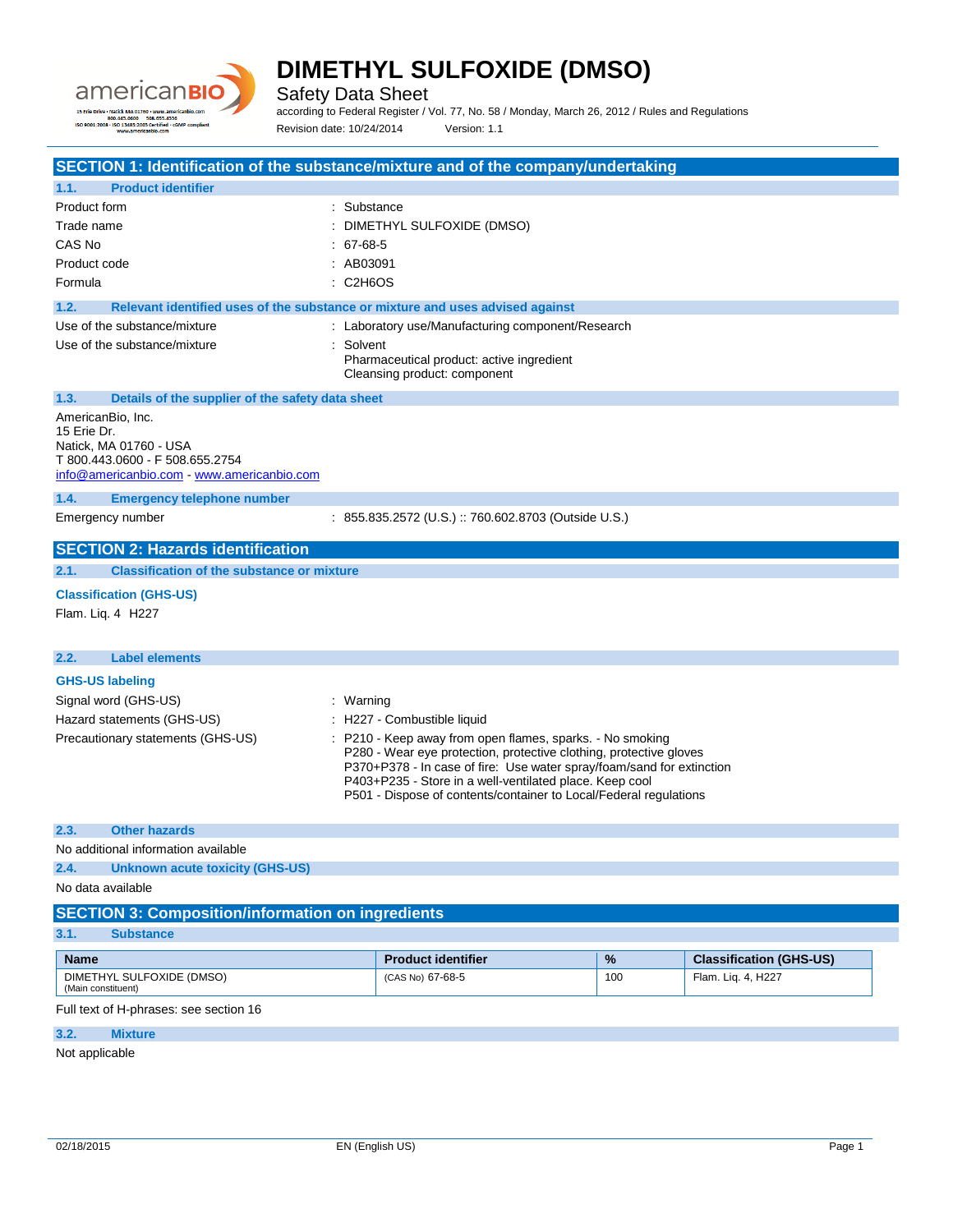### Safety Data Sheet

according to Federal Register / Vol. 77, No. 58 / Monday, March 26, 2012 / Rules and Regulations

| <b>SECTION 4: First aid measures</b>                                |                                                                                                                                                                                                                                        |
|---------------------------------------------------------------------|----------------------------------------------------------------------------------------------------------------------------------------------------------------------------------------------------------------------------------------|
| <b>Description of first aid measures</b><br>4.1.                    |                                                                                                                                                                                                                                        |
| First-aid measures general                                          | : If you feel unwell, seek medical advice. Never give anything by mouth to an unconscious person.<br>If you feel unwell, seek medical advice (show the label where possible).                                                          |
| First-aid measures after inhalation                                 | : Remove the victim into fresh air. Respiratory problems: consult a doctor/medical service. Assure<br>fresh air breathing. Allow the victim to rest.                                                                                   |
| First-aid measures after skin contact                               | : Rinse with water. Do not apply (chemical) neutralizing agents. Take victim to a doctor if irritation<br>persists. Remove affected clothing and wash all exposed skin area with mild soap and water,<br>followed by warm water rinse. |
| First-aid measures after eye contact                                | : Rinse with water. Do not apply neutralizing agents. Take victim to an ophthalmologist if irritation<br>persists. Rinse immediately with plenty of water. Obtain medical attention if pain, blinking or<br>redness persist.           |
| First-aid measures after ingestion                                  | : Rinse mouth with water. Call Poison Information Centre (www.big.be/antigif.htm). Consult a<br>doctor/medical service if you feel unwell. Rinse mouth. Do NOT induce vomiting. Obtain<br>emergency medical attention.                 |
| 4.2.<br>Most important symptoms and effects, both acute and delayed |                                                                                                                                                                                                                                        |
| Symptoms/injuries                                                   | : Not expected to present a significant hazard under anticipated conditions of normal use.                                                                                                                                             |
| Symptoms/injuries after inhalation                                  | : No data available.                                                                                                                                                                                                                   |
| Symptoms/injuries after skin contact                                | : Slight irritation. ON CONTINUOUS EXPOSURE/CONTACT: Red skin. Skin rash/inflammation.<br>Breath has characteristic odour. Symptoms similar to those listed under ingestion.                                                           |
| Symptoms/injuries after eye contact                                 | : Slight irritation. Redness of the eye tissue.                                                                                                                                                                                        |
| Symptoms/injuries after ingestion                                   | : AFTER ABSORPTION OF HIGH QUANTITIES: Headache. Nausea. Vomiting. Abdominal pain.<br>Dizziness.                                                                                                                                       |
| Chronic symptoms                                                    | : ON CONTINUOUS/REPEATED EXPOSURE/CONTACT: Skin rash/inflammation. Feeling of<br>weakness. Nausea. Vomiting. Headache. Breath has characteristic odour.                                                                                |

**4.3. Indication of any immediate medical attention and special treatment needed**

#### No additional information available

| <b>SECTION 5: Firefighting measures</b>                                     |                                                                                                                                                                                                                                                                                                        |  |  |
|-----------------------------------------------------------------------------|--------------------------------------------------------------------------------------------------------------------------------------------------------------------------------------------------------------------------------------------------------------------------------------------------------|--|--|
| 5.1.<br><b>Extinguishing media</b>                                          |                                                                                                                                                                                                                                                                                                        |  |  |
| suitable extinguishing media                                                | : Water spray. Polyvalent foam. Alcohol-resistant foam. BC powder. Carbon dioxide. Foam. Dry<br>powder. Carbon dioxide. Water spray. Sand.                                                                                                                                                             |  |  |
| Unsuitable extinguishing media                                              | : No unsuitable extinguishing media known. Do not use a heavy water stream.                                                                                                                                                                                                                            |  |  |
| 5.2.<br>Special hazards arising from the substance or mixture               |                                                                                                                                                                                                                                                                                                        |  |  |
| Fire hazard                                                                 | : DIRECT FIRE HAZARD. Material presenting a fire hazard. INDIRECT FIRE HAZARD.<br>Temperature above flashpoint: higher fire/explosion hazard. Reactions involving a fire hazard:<br>see "Reactivity Hazard". Combustible liquid.                                                                       |  |  |
| Explosion hazard                                                            | : INDIRECT EXPLOSION HAZARD. Reactions with explosion hazards: see "Reactivity Hazard".<br>May form flammable/explosive vapor-air mixture.                                                                                                                                                             |  |  |
| Reactivity                                                                  | : Reacts violently with many compounds e.g.: with (strong) oxidizers, with (some) halogens<br>compounds and with (some) acids: (increased) risk of fire/explosion. Violent exothermic reaction:<br>release of toxic and corrosive gases/vapours (sulphur oxides, carbon monoxide - carbon<br>dioxide). |  |  |
| 5.3.<br><b>Advice for firefighters</b>                                      |                                                                                                                                                                                                                                                                                                        |  |  |
| Precautionary measures fire                                                 | : Exposure to fire/heat: keep upwind. Exposure to fire/heat: consider evacuation. Exposure to<br>fire/heat: seal off low-lying areas. Exposure to fire/heat: have neighbourhood close doors and<br>windows.                                                                                            |  |  |
| Firefighting instructions                                                   | : Cool tanks/drums with water spray/remove them into safety. Dilute toxic gases with water spray.<br>Use water spray or fog for cooling exposed containers. Exercise caution when fighting any<br>chemical fire. Avoid (reject) fire-fighting water to enter environment.                              |  |  |
| Protection during firefighting                                              | : Heat/fire exposure: compressed air/oxygen apparatus. Do not enter fire area without proper<br>protective equipment, including respiratory protection.                                                                                                                                                |  |  |
| <b>SECTION 6: Accidental release measures</b>                               |                                                                                                                                                                                                                                                                                                        |  |  |
| 6.1.<br>Personal precautions, protective equipment and emergency procedures |                                                                                                                                                                                                                                                                                                        |  |  |

| General measures | : Remove ignition sources. Use special care to avoid static electric charges. No naked lights. No |
|------------------|---------------------------------------------------------------------------------------------------|
|                  | smoking.                                                                                          |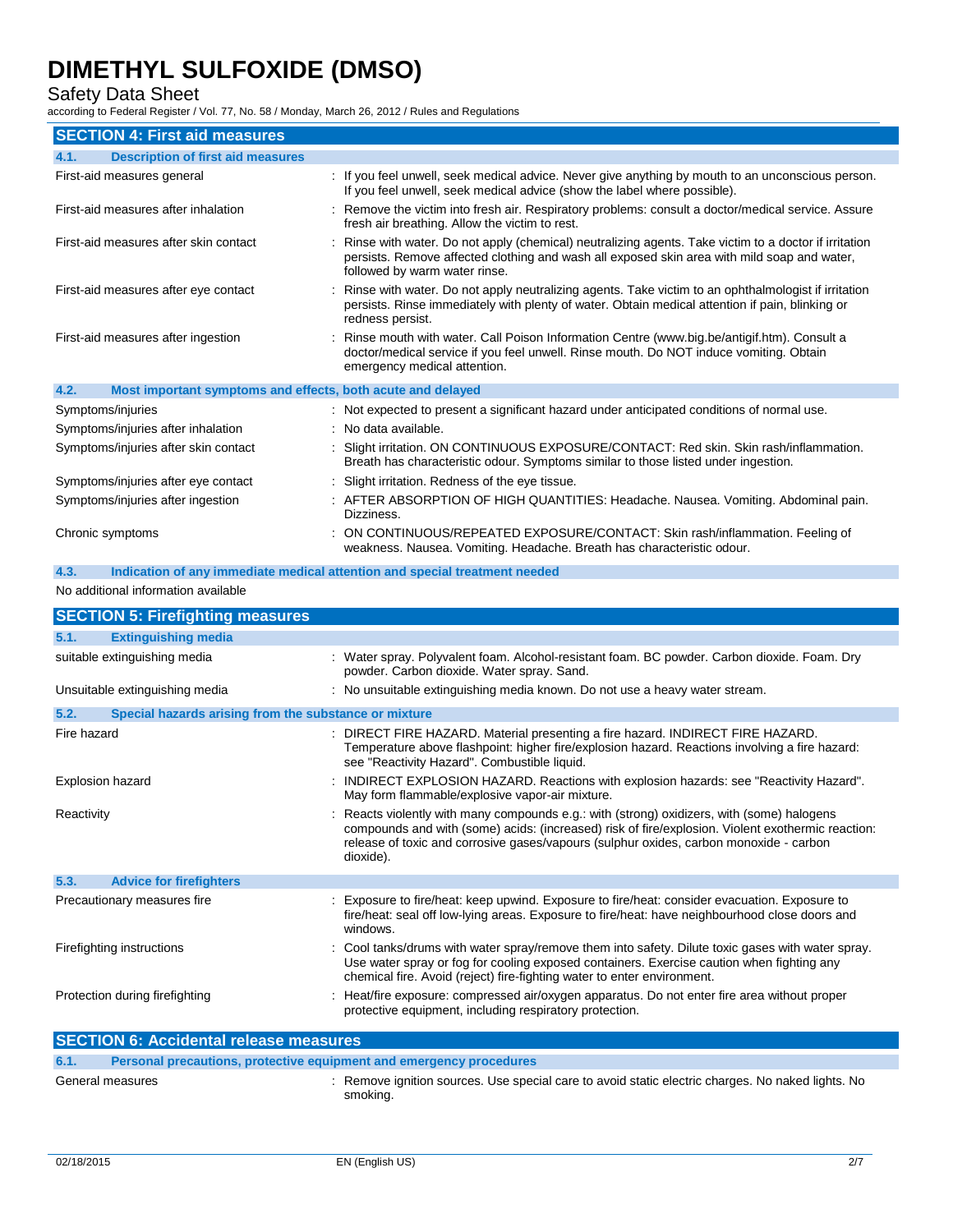Safety Data Sheet

according to Federal Register / Vol. 77, No. 58 / Monday, March 26, 2012 / Rules and Regulations

| For non-emergency personnel<br>6.1.1.                                                                   |                                                                                                                                                           |  |
|---------------------------------------------------------------------------------------------------------|-----------------------------------------------------------------------------------------------------------------------------------------------------------|--|
| Protective equipment                                                                                    | : Gloves. Protective clothing. See "Material-Handling" to select protective clothing.                                                                     |  |
| Emergency procedures                                                                                    | : Mark the danger area. No naked flames. Wash contaminated clothes. In case of reactivity<br>hazard: consider evacuation. Evacuate unnecessary personnel. |  |
| For emergency responders<br>6.1.2.                                                                      |                                                                                                                                                           |  |
| Protective equipment                                                                                    | : Equip cleanup crew with proper protection.                                                                                                              |  |
| Emergency procedures                                                                                    | : Ventilate area.                                                                                                                                         |  |
| 6.2.<br><b>Environmental precautions</b>                                                                |                                                                                                                                                           |  |
| Prevent entry to sewers and public waters. Notify authorities if liquid enters sewers or public waters. |                                                                                                                                                           |  |

| 6.3.            | Methods and material for containment and cleaning up |                                                                                                                                                                                                                                                                                                                                                                                                                                                                                                                |
|-----------------|------------------------------------------------------|----------------------------------------------------------------------------------------------------------------------------------------------------------------------------------------------------------------------------------------------------------------------------------------------------------------------------------------------------------------------------------------------------------------------------------------------------------------------------------------------------------------|
| For containment |                                                      | : Contain released substance, pump into suitable containers. Plug the leak, cut off the supply.                                                                                                                                                                                                                                                                                                                                                                                                                |
|                 | Methods for cleaning up                              | : For minor spillages wash down with excess of water. Take up liquid spill into absorbent material,<br>e.g.: sand, earth, vermiculite or kieselguhr. Scoop absorbed substance into closing containers.<br>Spill must not return in its original container. Clean contaminated surfaces with an excess of<br>water. Wash clothing and equipment after handling. Soak up spills with inert solids, such as clay<br>or diatomaceous earth as soon as possible. Collect spillage. Store away from other materials. |

#### **6.4. Reference to other sections**

See Heading 8. Exposure controls and personal protection.

| <b>SECTION 7: Handling and storage</b>                               |                                                                                                                                                                                                                                                                                                                                                                                                                                                                                                                                                                                                                                                                                                                                                                                          |
|----------------------------------------------------------------------|------------------------------------------------------------------------------------------------------------------------------------------------------------------------------------------------------------------------------------------------------------------------------------------------------------------------------------------------------------------------------------------------------------------------------------------------------------------------------------------------------------------------------------------------------------------------------------------------------------------------------------------------------------------------------------------------------------------------------------------------------------------------------------------|
| <b>Precautions for safe handling</b><br>7.1.                         |                                                                                                                                                                                                                                                                                                                                                                                                                                                                                                                                                                                                                                                                                                                                                                                          |
| Additional hazards when processed                                    | Handle empty containers with care because residual vapors are flammable. Keep away from<br>heat/sparks/open flames/hot surfaces. - No smoking.                                                                                                                                                                                                                                                                                                                                                                                                                                                                                                                                                                                                                                           |
| Precautions for safe handling                                        | Comply with the legal requirements. Remove contaminated clothing immediately. Clean<br>contaminated clothing. Thoroughly clean/dry the installation before use. Keep away from naked<br>flames/heat. At temperature > flashpoint: use spark-/explosionproof appliances. Finely divided:<br>spark- and explosionproof appliances. Finely divided: keep away from ignition sources/sparks.<br>Observe normal hygiene standards. Keep container tightly closed. Carry operations in the<br>open/under local exhaust/ventilation or with respiratory protection. Wash hands and other<br>exposed areas with mild soap and water before eat, drink or smoke and when leaving work.<br>Provide good ventilation in process area to prevent formation of vapor. No naked lights. No<br>smoking. |
| Conditions for safe storage, including any incompatibilities<br>7.2. |                                                                                                                                                                                                                                                                                                                                                                                                                                                                                                                                                                                                                                                                                                                                                                                          |
| Technical measures                                                   | : Proper grounding procedures to avoid static electricity should be followed.                                                                                                                                                                                                                                                                                                                                                                                                                                                                                                                                                                                                                                                                                                            |
| Storage conditions                                                   | : Keep only in the original container in a cool, well ventilated place away from : Direct sunlight.,<br>Heat sources. Keep container closed when not in use. Keep in fireproof place.                                                                                                                                                                                                                                                                                                                                                                                                                                                                                                                                                                                                    |
| Incompatible products                                                | Strong bases, strong acids.                                                                                                                                                                                                                                                                                                                                                                                                                                                                                                                                                                                                                                                                                                                                                              |
| Incompatible materials                                               | Sources of ignition. Direct sunlight. Heat sources.                                                                                                                                                                                                                                                                                                                                                                                                                                                                                                                                                                                                                                                                                                                                      |
| Storage temperature                                                  | : $15 - 25$ °C                                                                                                                                                                                                                                                                                                                                                                                                                                                                                                                                                                                                                                                                                                                                                                           |
| Heat-ignition                                                        | : KEEP SUBSTANCE AWAY FROM: heat sources.                                                                                                                                                                                                                                                                                                                                                                                                                                                                                                                                                                                                                                                                                                                                                |
| Prohibitions on mixed storage                                        | KEEP SUBSTANCE AWAY FROM: oxidizing agents. reducing agents. (strong) acids. (strong)<br>bases. halogens. water/moisture.                                                                                                                                                                                                                                                                                                                                                                                                                                                                                                                                                                                                                                                                |
| Storage area                                                         | Store in a dry area. Store at ambient temperature. Keep out of direct sunlight. Ventilation at floor<br>level. May be stored under nitrogen. Meet the legal requirements.                                                                                                                                                                                                                                                                                                                                                                                                                                                                                                                                                                                                                |
| Special rules on packaging                                           | SPECIAL REQUIREMENTS: closing. dry. clean. correctly labelled. meet the legal requirements.<br>Secure fragile packagings in solid containers.                                                                                                                                                                                                                                                                                                                                                                                                                                                                                                                                                                                                                                            |
| Packaging materials                                                  | : MATERIAL TO AVOID: metal. plastics.                                                                                                                                                                                                                                                                                                                                                                                                                                                                                                                                                                                                                                                                                                                                                    |
| <b>Specific end use(s)</b><br>7.3.                                   |                                                                                                                                                                                                                                                                                                                                                                                                                                                                                                                                                                                                                                                                                                                                                                                          |
| No additional information available                                  |                                                                                                                                                                                                                                                                                                                                                                                                                                                                                                                                                                                                                                                                                                                                                                                          |
| <b>SECTION 8: Exposure controls/personal protection</b>              |                                                                                                                                                                                                                                                                                                                                                                                                                                                                                                                                                                                                                                                                                                                                                                                          |

### **8.1. Control parameters**

No additional information available

| 8.2. | <b>Exposure controls</b>          |                                                                                                                                                                           |
|------|-----------------------------------|---------------------------------------------------------------------------------------------------------------------------------------------------------------------------|
|      | Personal protective equipment     | : Avoid all unnecessary exposure.                                                                                                                                         |
|      | Materials for protective clothing | : GIVE GOOD RESISTANCE: butyl rubber. chloroprene rubber. neoprene. tetrafluoroethylene.<br>latex. GIVE POOR RESISTANCE: PVC. PVA. viton. nitrile rubber. natural rubber. |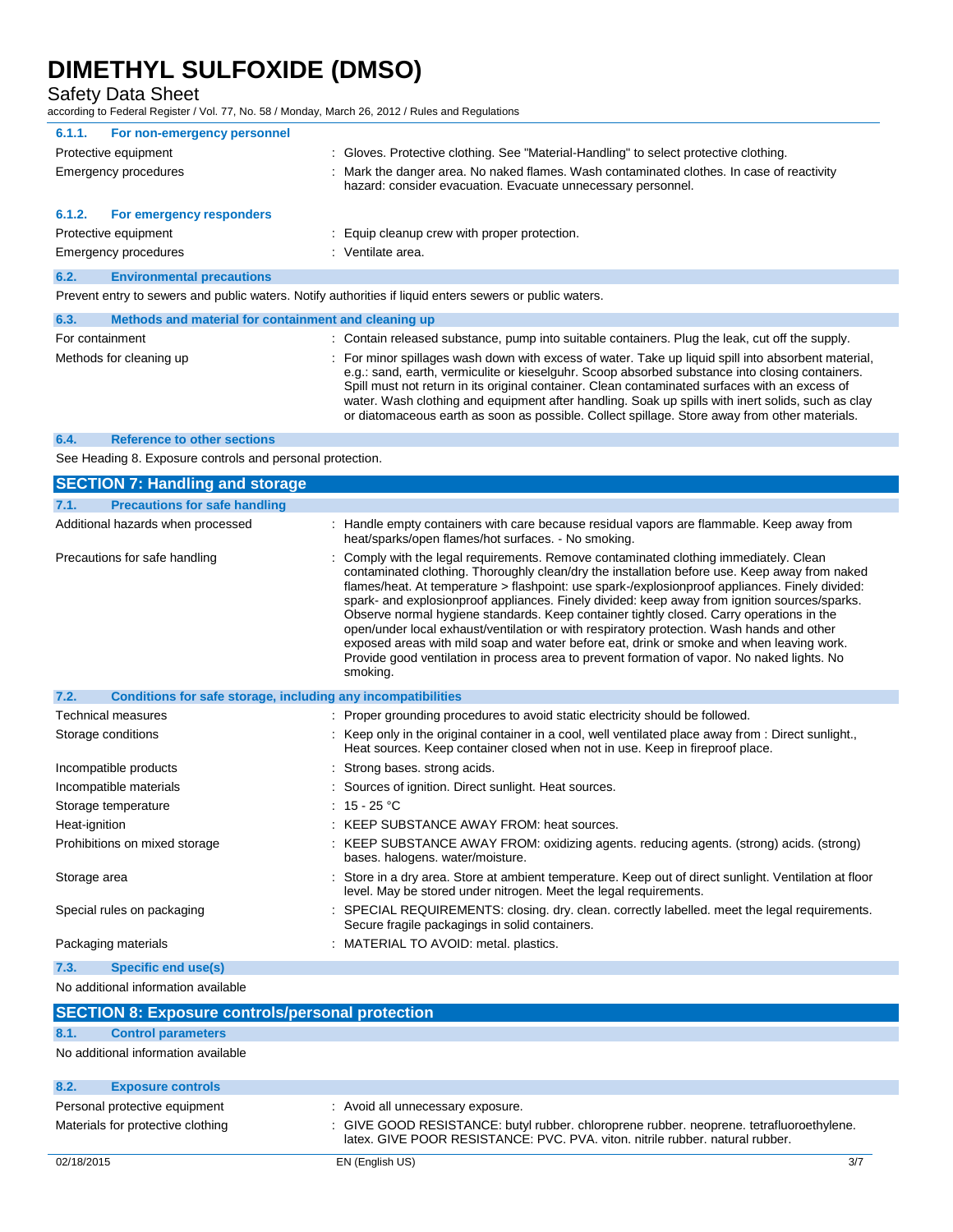### Safety Data Sheet

according to Federal Register / Vol. 77, No. 58 / Monday, March 26, 2012 / Rules and Regulations

| Hand protection          | : Gloves. Wear protective gloves.                                                          |
|--------------------------|--------------------------------------------------------------------------------------------|
| Eye protection           | : Safety glasses. Chemical goggles or safety glasses.                                      |
| Skin and body protection | : Protective clothing.                                                                     |
| Respiratory protection   | : Wear gas mask with filter type A if conc. in air $>$ exposure limit. Wear approved mask. |
| Other information        | When using, do not eat, drink or smoke.                                                    |

### **SECTION 9: Physical and chemical properties**

| 9.1.<br>Information on basic physical and chemical properties |                                                                                                                          |  |
|---------------------------------------------------------------|--------------------------------------------------------------------------------------------------------------------------|--|
| Physical state                                                | : Liquid                                                                                                                 |  |
| Appearance                                                    | : Liquid.                                                                                                                |  |
| Molecular mass                                                | 78.14 g/mol                                                                                                              |  |
| Color                                                         | Colourless.                                                                                                              |  |
| Odor                                                          | Almost odourless. Garlic odour.                                                                                          |  |
| Odor threshold                                                | No data available                                                                                                        |  |
| рH                                                            | : No data available                                                                                                      |  |
| Relative evaporation rate (butyl acetate=1)                   | : No data available                                                                                                      |  |
| Melting point                                                 | : $18 °C$                                                                                                                |  |
| Freezing point                                                | : No data available                                                                                                      |  |
| Boiling point                                                 | : 189 °C                                                                                                                 |  |
| Flash point                                                   | : 88 $^{\circ}$ C                                                                                                        |  |
| Self ignition temperature                                     | : $>215^{\circ}$ C                                                                                                       |  |
| Decomposition temperature                                     | : $> 190 °C$                                                                                                             |  |
| Flammability (solid, gas)                                     | No data available                                                                                                        |  |
| Vapor pressure                                                | $: 0.6$ hPa                                                                                                              |  |
| Vapor pressure at 50 °C                                       | $: 7.5$ hPa                                                                                                              |  |
| Relative vapor density at 20 °C                               | : 2.7                                                                                                                    |  |
| Relative density                                              | : 1.1                                                                                                                    |  |
| Relative density of saturated gas/air mixture                 | : 1.0                                                                                                                    |  |
| Density                                                       | : 1101 kg/m <sup>3</sup>                                                                                                 |  |
| Solubility                                                    | Soluble in water. Soluble in ethanol. Soluble in ether. Soluble in acetone. Soluble in chloroform.<br>Water: 100 g/100ml |  |
| Log Pow                                                       | $: -2.03$                                                                                                                |  |
| Log Kow                                                       | : No data available                                                                                                      |  |
| Viscosity, kinematic                                          | No data available                                                                                                        |  |
| Viscosity, dynamic                                            | 0.0024 Pa.s (20 °C)                                                                                                      |  |
| <b>Explosive properties</b>                                   | No data available                                                                                                        |  |
| Oxidizing properties                                          | No data available                                                                                                        |  |
| <b>Explosive limits</b>                                       | : No data available                                                                                                      |  |
| <b>Other information</b><br>9.2.                              |                                                                                                                          |  |
| Specific conductivity                                         | 200000 pS/m                                                                                                              |  |
| Saturation concentration                                      | 8.0 g/m <sup>3</sup>                                                                                                     |  |
| VOC content                                                   | 100 %                                                                                                                    |  |
| Other properties                                              | Gas/vapour heavier than air at 20°C. Clear. Hygroscopic. Slightly volatile.                                              |  |

### **SECTION 10: Stability and reactivity**

### **10.1. Reactivity**

Reacts violently with many compounds e.g.: with (strong) oxidizers, with (some) halogens compounds and with (some) acids: (increased) risk of fire/explosion. Violent exothermic reaction: release of toxic and corrosive gases/vapours (sulphur oxides, carbon monoxide - carbon dioxide).

#### **10.2. Chemical stability**

Hygroscopic. Not established. Combustible liquid. May form flammable/explosive vapor-air mixture.

#### **10.3. Possibility of hazardous reactions**

Not established.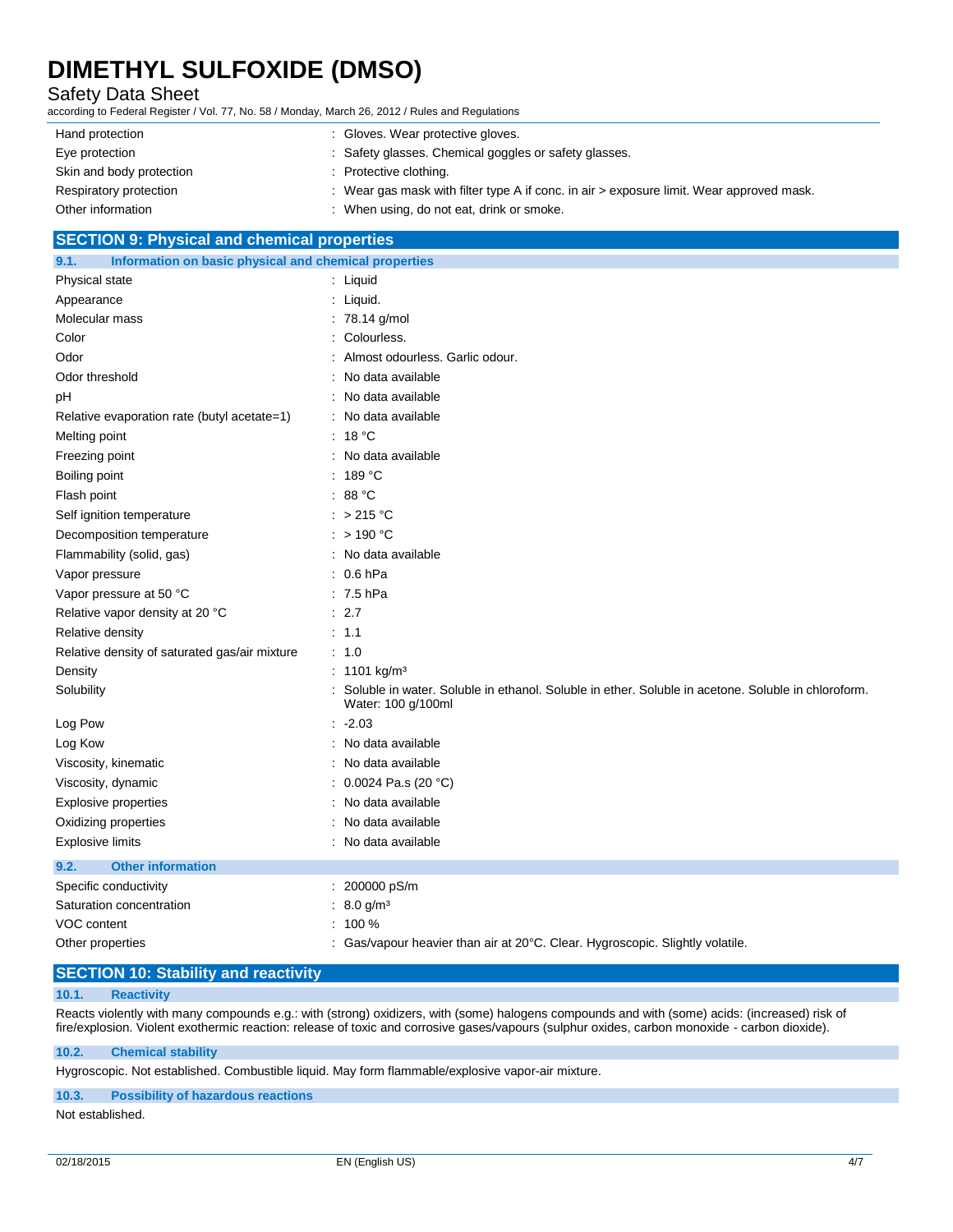### Safety Data Sheet

according to Federal Register / Vol. 77, No. 58 / Monday, March 26, 2012 / Rules and Regulations

#### **10.4. Conditions to avoid**

Direct sunlight. Extremely high or low temperatures. Open flame. Overheating. Heat. Sparks.

### **10.5. Incompatible materials**

strong acids. Strong bases.

### **10.6. Hazardous decomposition products**

fume. Carbon monoxide. Carbon dioxide. May release flammable gases.

### **SECTION 11: Toxicological information**

**11.1. Information on toxicological effects**

| Acute toxicity                                         | : Not classified                                                                                                                                                             |
|--------------------------------------------------------|------------------------------------------------------------------------------------------------------------------------------------------------------------------------------|
| DIMETHYL SULFOXIDE (DMSO) ( \f )67-68-5                |                                                                                                                                                                              |
| LD50 oral rat                                          | 14500 mg/kg (Rat)                                                                                                                                                            |
| Skin corrosion/irritation                              | : Not classified                                                                                                                                                             |
| Serious eye damage/irritation                          | : Not classified                                                                                                                                                             |
| Respiratory or skin sensitization                      | : Not classified                                                                                                                                                             |
| Germ cell mutagenicity                                 | : Not classified                                                                                                                                                             |
| Carcinogenicity                                        | : Not classified                                                                                                                                                             |
| Reproductive toxicity                                  | : Not classified                                                                                                                                                             |
| Specific target organ toxicity (single exposure)       | : Not classified                                                                                                                                                             |
| Specific target organ toxicity (repeated<br>exposure)  | : Not classified                                                                                                                                                             |
| Aspiration hazard                                      | : Not classified                                                                                                                                                             |
| Potential Adverse human health effects and<br>symptoms | : Based on available data, the classification criteria are not met.                                                                                                          |
| Symptoms/injuries after inhalation                     | : No data available.                                                                                                                                                         |
| Symptoms/injuries after skin contact                   | : Slight irritation. ON CONTINUOUS EXPOSURE/CONTACT: Red skin. Skin rash/inflammation.<br>Breath has characteristic odour. Symptoms similar to those listed under ingestion. |
| Symptoms/injuries after eye contact                    | : Slight irritation. Redness of the eye tissue.                                                                                                                              |
| Symptoms/injuries after ingestion                      | : AFTER ABSORPTION OF HIGH QUANTITIES: Headache. Nausea. Vomiting. Abdominal pain.<br>Dizziness.                                                                             |
| Chronic symptoms                                       | ON CONTINUOUS/REPEATED EXPOSURE/CONTACT: Skin rash/inflammation. Feeling of<br>weakness. Nausea. Vomiting. Headache. Breath has characteristic odour.                        |

| <b>SECTION 12: Ecological information</b>     |                                                                                                                                                                                                                                 |
|-----------------------------------------------|---------------------------------------------------------------------------------------------------------------------------------------------------------------------------------------------------------------------------------|
| 12.1.<br><b>Toxicity</b>                      |                                                                                                                                                                                                                                 |
| Ecology - general                             | : Classification concerning the environment: not applicable.                                                                                                                                                                    |
| Ecology - air                                 | : Not classified as dangerous for the ozone layer (Regulation (EC) No 1005/2009).                                                                                                                                               |
| Ecology - water                               | : Mild water pollutant (surface water). Not harmful to fishes (LC50(96h) >1000 mg/l). Not harmful<br>to invertebrates (Daphnia) (EC50 > 1000 mg/l). Not harmful to algae (EC50 > 1000 mg/l).<br>Inhibition of activated sludge. |
| DIMETHYL SULFOXIDE (DMSO) (67-68-5)           |                                                                                                                                                                                                                                 |
| LC50 fish 1                                   | 32300 mg/l 96 h; Salmo gairdneri (Oncorhynchus mykiss)                                                                                                                                                                          |
| EC50 Daphnia 1                                | 58200 mg/l (18 h; Daphnia magna)                                                                                                                                                                                                |
| $LC50$ fish 2                                 | 33500 mg/l (96 h; Lepomis macrochirus)                                                                                                                                                                                          |
| EC50 Daphnia 2                                | 22300 mg/l (Daphnia pulex)                                                                                                                                                                                                      |
| TLM fish 1                                    | 33500 ppm (48 h; Lepomis macrochirus)                                                                                                                                                                                           |
| Threshold limit algae 1                       | 500 mg/l (48 h; Chlorophyta; Growth rate)                                                                                                                                                                                       |
| 12.2.<br><b>Persistence and degradability</b> |                                                                                                                                                                                                                                 |

## **DIMETHYL SULFOXIDE (DMSO) (67-68-5)** Persistence and degradability Not readily biodegradable in water. Photolysis in the air. Not established.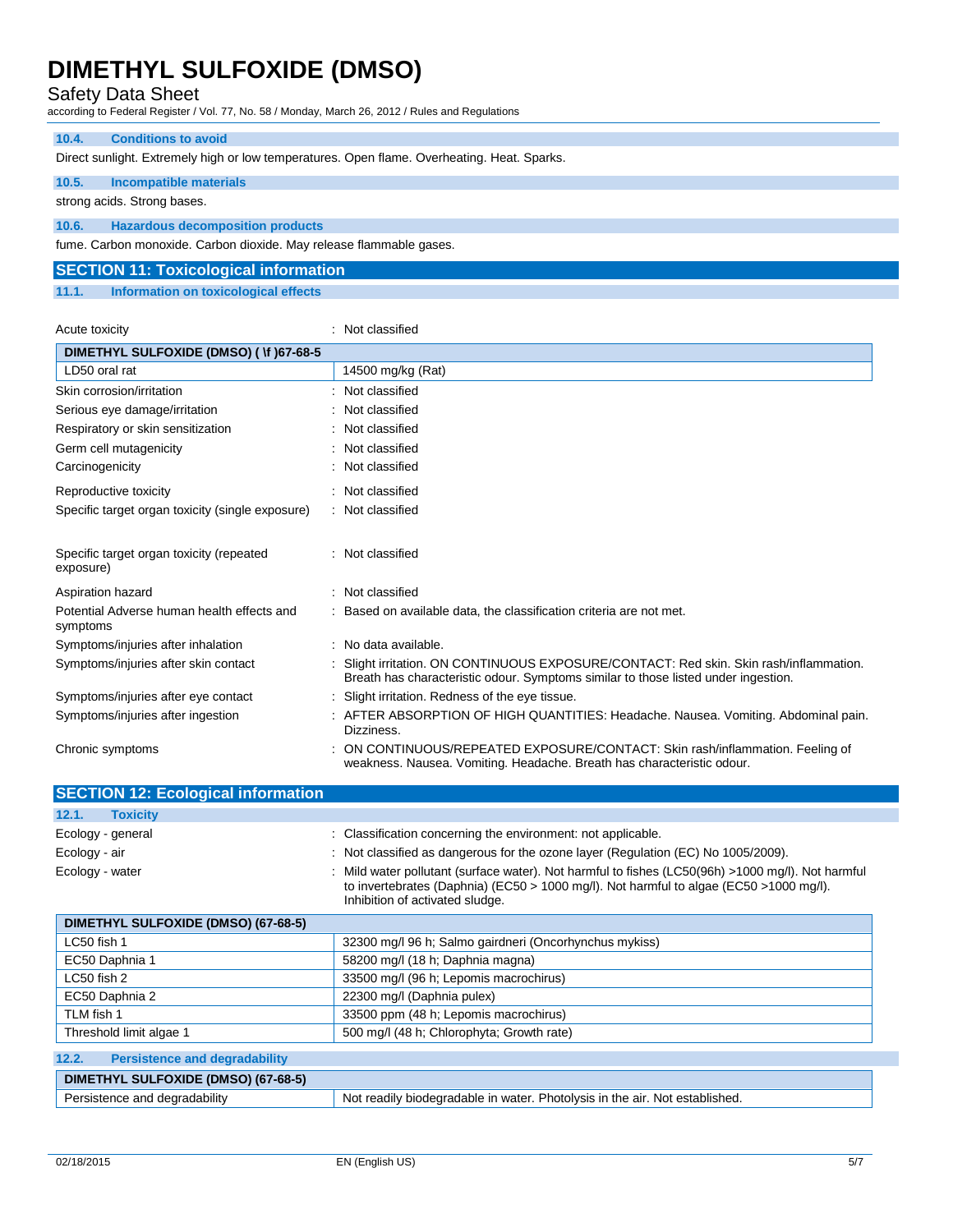### Safety Data Sheet

according to Federal Register / Vol. 77, No. 58 / Monday, March 26, 2012 / Rules and Regulations

| <b>Bioaccumulative potential</b><br>12.3.                                 |                                                                                                                                                                                                                                                                                                                             |  |  |  |
|---------------------------------------------------------------------------|-----------------------------------------------------------------------------------------------------------------------------------------------------------------------------------------------------------------------------------------------------------------------------------------------------------------------------|--|--|--|
| DIMETHYL SULFOXIDE (DMSO) (67-68-5)                                       |                                                                                                                                                                                                                                                                                                                             |  |  |  |
| BCF fish 1                                                                | < 0.4 (Cyprinus carpio; Test duration: 6 weeks)                                                                                                                                                                                                                                                                             |  |  |  |
| Log Pow                                                                   | $-2.03$                                                                                                                                                                                                                                                                                                                     |  |  |  |
| Bioaccumulative potential                                                 | Bioaccumulation: not applicable. Not established.                                                                                                                                                                                                                                                                           |  |  |  |
| 12.4.<br><b>Mobility in soil</b>                                          |                                                                                                                                                                                                                                                                                                                             |  |  |  |
| No additional information available                                       |                                                                                                                                                                                                                                                                                                                             |  |  |  |
| 12.5.<br><b>Other adverse effects</b>                                     |                                                                                                                                                                                                                                                                                                                             |  |  |  |
| Other information                                                         | : Avoid release to the environment.                                                                                                                                                                                                                                                                                         |  |  |  |
| <b>SECTION 13: Disposal considerations</b>                                |                                                                                                                                                                                                                                                                                                                             |  |  |  |
| <b>Waste treatment methods</b><br>13.1.                                   |                                                                                                                                                                                                                                                                                                                             |  |  |  |
| Waste disposal recommendations                                            | : Recycle by distillation. Remove to an authorized incinerator equipped with an afterburner and a<br>flue gas scrubber with energy recovery. Do not discharge into surface water. Dispose in a safe<br>manner in accordance with local/national regulations. Dispose of contents/container to<br>Local/Federal regulations. |  |  |  |
| Additional information                                                    | LWCA (the Netherlands): KGA category 03. Can be considered as non hazardous waste<br>according to Directive 2008/98/EC. Handle empty containers with care because residual vapors<br>are flammable.                                                                                                                         |  |  |  |
| Ecology - waste materials                                                 | : Avoid release to the environment.                                                                                                                                                                                                                                                                                         |  |  |  |
| <b>SECTION 14: Transport information</b>                                  |                                                                                                                                                                                                                                                                                                                             |  |  |  |
| In accordance with DOT                                                    |                                                                                                                                                                                                                                                                                                                             |  |  |  |
| No dangerous good in sense of transport regulations                       |                                                                                                                                                                                                                                                                                                                             |  |  |  |
| <b>Additional information</b>                                             |                                                                                                                                                                                                                                                                                                                             |  |  |  |
| Other information                                                         | : No supplementary information available.                                                                                                                                                                                                                                                                                   |  |  |  |
|                                                                           |                                                                                                                                                                                                                                                                                                                             |  |  |  |
| <b>ADR</b>                                                                |                                                                                                                                                                                                                                                                                                                             |  |  |  |
| Transport document description                                            | : UN N/A                                                                                                                                                                                                                                                                                                                    |  |  |  |
| Packing group (ADR)                                                       | : N/A                                                                                                                                                                                                                                                                                                                       |  |  |  |
| Hazard identification number (Kemler No.)                                 | : N/A                                                                                                                                                                                                                                                                                                                       |  |  |  |
| Classification code (ADR)                                                 | : N/A                                                                                                                                                                                                                                                                                                                       |  |  |  |
| <b>Transport by sea</b>                                                   |                                                                                                                                                                                                                                                                                                                             |  |  |  |
| No additional information available                                       |                                                                                                                                                                                                                                                                                                                             |  |  |  |
| <b>Air transport</b>                                                      |                                                                                                                                                                                                                                                                                                                             |  |  |  |
| No additional information available                                       |                                                                                                                                                                                                                                                                                                                             |  |  |  |
| <b>SECTION 15: Regulatory information</b>                                 |                                                                                                                                                                                                                                                                                                                             |  |  |  |
| 15.1. US Federal regulations                                              |                                                                                                                                                                                                                                                                                                                             |  |  |  |
| DIMETHYL SULFOXIDE (DMSO) (67-68-5)                                       |                                                                                                                                                                                                                                                                                                                             |  |  |  |
| Listed on the United States TSCA (Toxic Substances Control Act) inventory |                                                                                                                                                                                                                                                                                                                             |  |  |  |
|                                                                           |                                                                                                                                                                                                                                                                                                                             |  |  |  |
| 15.2. International regulations                                           |                                                                                                                                                                                                                                                                                                                             |  |  |  |
| <b>CANADA</b>                                                             |                                                                                                                                                                                                                                                                                                                             |  |  |  |
| No additional information available                                       |                                                                                                                                                                                                                                                                                                                             |  |  |  |
|                                                                           |                                                                                                                                                                                                                                                                                                                             |  |  |  |
| <b>EU-Regulations</b>                                                     |                                                                                                                                                                                                                                                                                                                             |  |  |  |
| No additional information available                                       |                                                                                                                                                                                                                                                                                                                             |  |  |  |
|                                                                           |                                                                                                                                                                                                                                                                                                                             |  |  |  |

**Classification according to Regulation (EC) No. 1272/2008 [CLP]**

Not classified